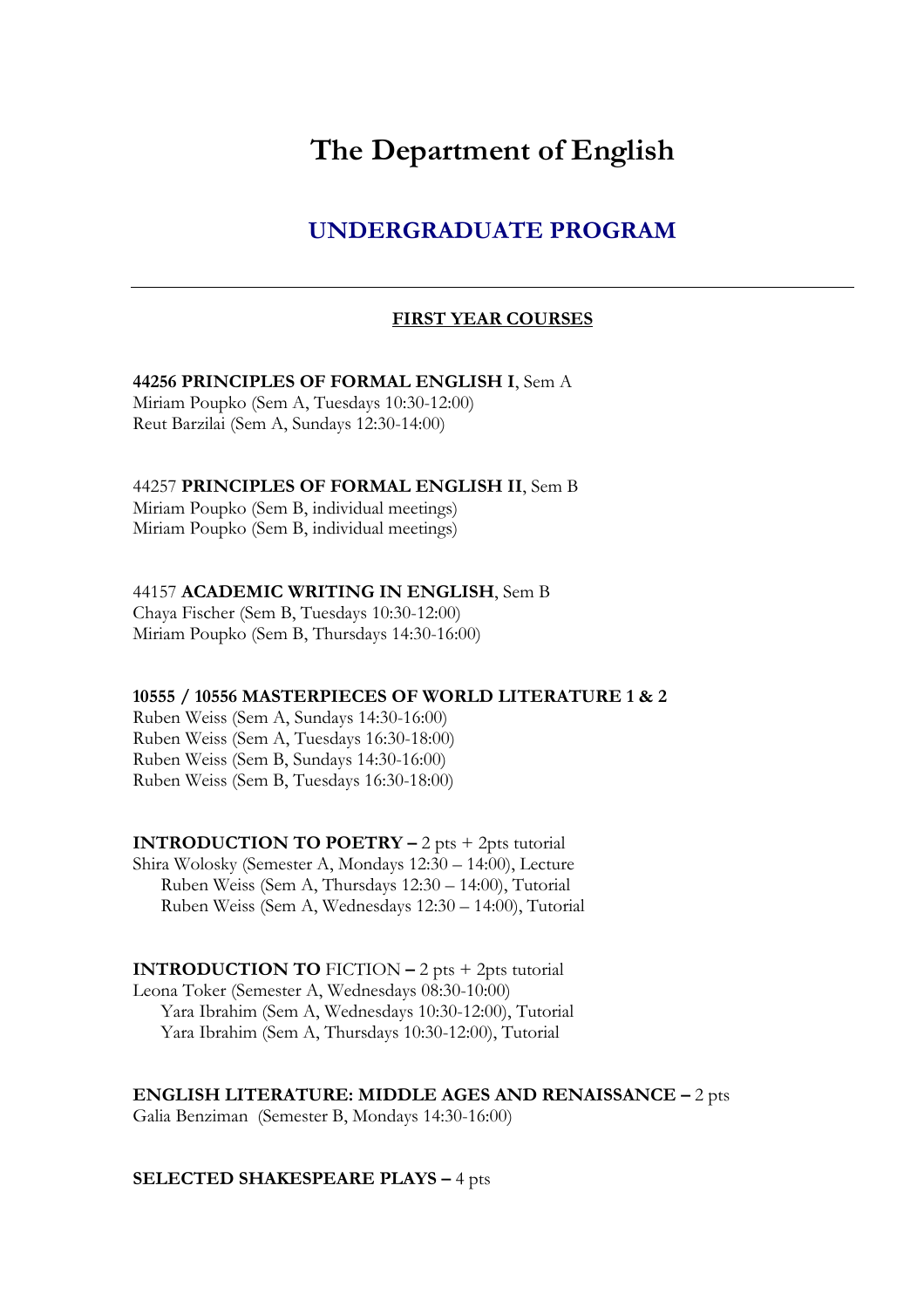Tzachi Zamir (Semester B; Mondays and Wednesdays, 12:30-14:00) Galia Benziman (Semester B; Mondays and Thursdays 10:30-12:00)

#### **SECOND YEAR COURSES**

44309 **ADVANCED PRINCIPLES OF FORMAL ENGLISH –** 2 pts Chaya Fischer (1 group; individual meetings) (Sem A)

**LANDMARKS OF CRITICISM: FROM PLATO TO NIETZSCHE –** 2 pts

Yaeli Greenblatt (Semester A, Thursdays 12:30-14:00). Tutorial

## **INTRODUCTION TO CRITICISM AND THEORY –** 2 pts

Lasse Jensen (Semester B, Thursdays 12:30-14: 00). Tutorial

## **THE 19th CENTURY ENGLISH AND AMERICAN NOVEL –** 4 pts

Dr. Ruben Borg (Year-long, Wednesdays 16:30 – 18:00)

## **THE 20th CENTURY NOVEL –** 4 pts

Dr. Yael Levin (Year-long, Mondays 16:30 – 18:00)

**ENGLISH LIT.: ENGLIGHTENMENT, ROMANTIC, VICTORIAN –** 4 pts Prof. Leona Toker (Semester A, Mondays and Wednesdays 10.30 – 12:00)

## **AMERICAN LITERATURE AND CULTURE –** 4 pts

Prof. Shira Wolosky (Semester B, Mondays and Wednesdays 12:30-14:00)

## **THIRD-YEAR COURSES**

**MODERNISM AND BEYOND** (MANDATORY) – 2 pts Prof. Louise Bethlehem (Semester A, Tuesdays 12:30 – 14:00)

**MODERNIST POETRY** (SEMI-MANDATORY) – 2 pts Dr. Eynel Wardi (Semester B, Mondays 12:30 – 14:00)

**NIETZSCHEAN POETICS** – (SEMI-MANDATORY) – 2 pts Prof. Shira Wolosky (Semester A, Mondays 10:30-12:00)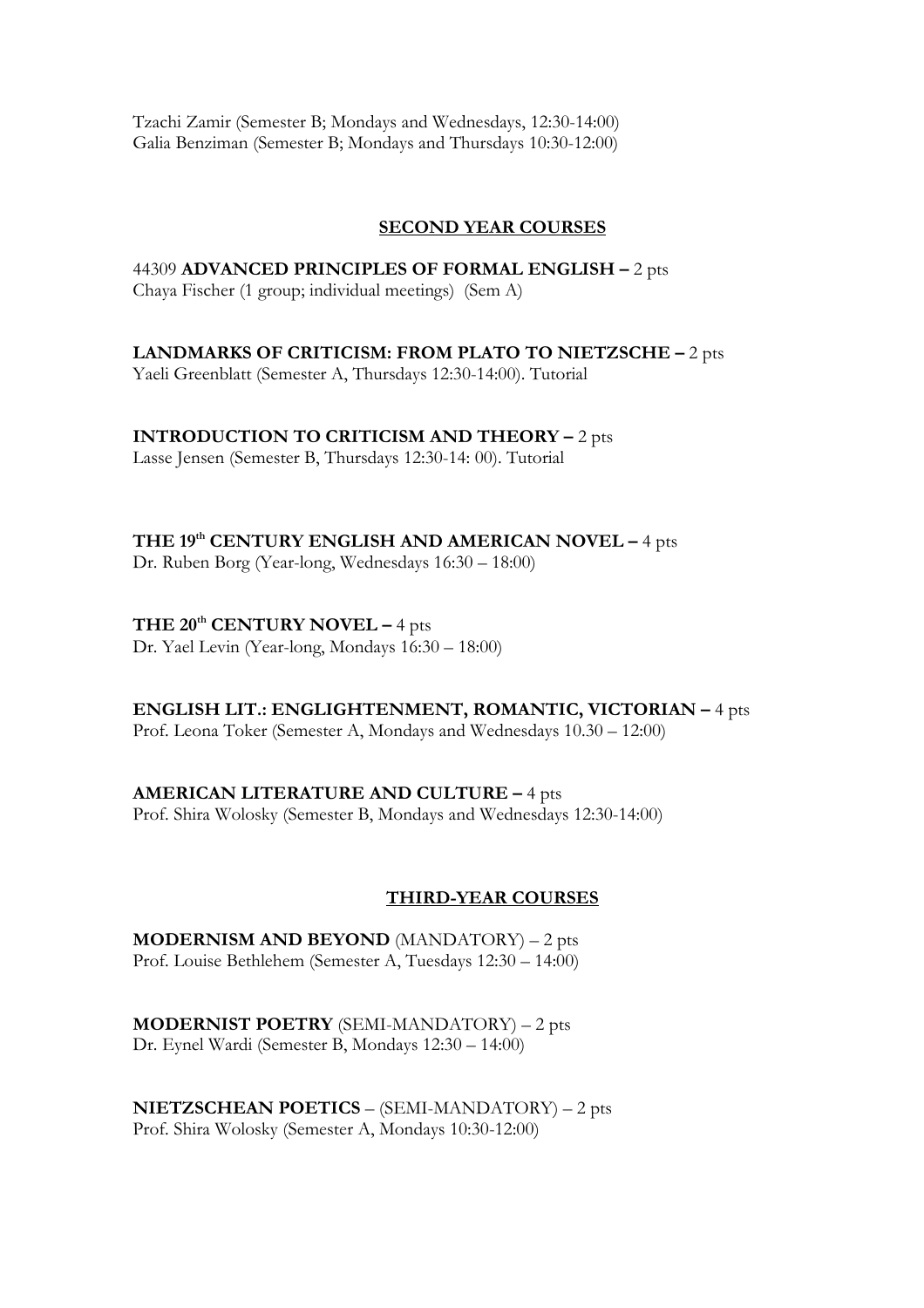#### **CONRAD AND MODERNISM (SEMI-MANDATORY)** – 2 pts

Dr. Yael Levin (Semester A, Tuesdays 14:30 – 16:00)

## **PARANOID HERMENEUTICS: THE NOVEL AFTER THE DEATH OF THE NOVEL** – 4 pts

## Dr. Ruben Borg (Year-long; Thursday, 12:30-14:00)

#### **DARK MODERNITY: READINGS IN THE COLONIAL AND POSTCOLONIAL GOTHIC** – 2 pts Prof. Louise Bethlehem (Semester A, Tuesdays 16:30 – 18:00)

## **BIRDS AND THEIR ENVIRONMENT IN MODERN ENGLISH POETRY** – 4 pts

Dr. Eynel Wardi (Sem A, Mondays and Wednesdays 12:30-14:00)

 $BLAKE - 2 pts$ Dr. Eynel Wardi (Semester B, Wednesdays 12:30 – 14:00)

#### **STYLE: THE KING JAMES BIBLE IN LITERARY TRADITION** – 4 pts

Dr. Rachel Wamsley (Semester B, Tuesdays and Thursdays 10:30 - 12:00)

#### **WOMEN'S EDUCATION IN AUSTEN AND BRONTË –** 2 pts

Prof. L. Toker (Semester B, Wednesdays 10:30 –12:00)

## **THE PAST IN THE PRESENT: CONTINUITY AND RUPTURE IN THREE BRITISH NOVELS** – 2 pts

Dr. Judy Levy (Semester B, Wednesdays 14:30 – 16:00)

**\*\*\***